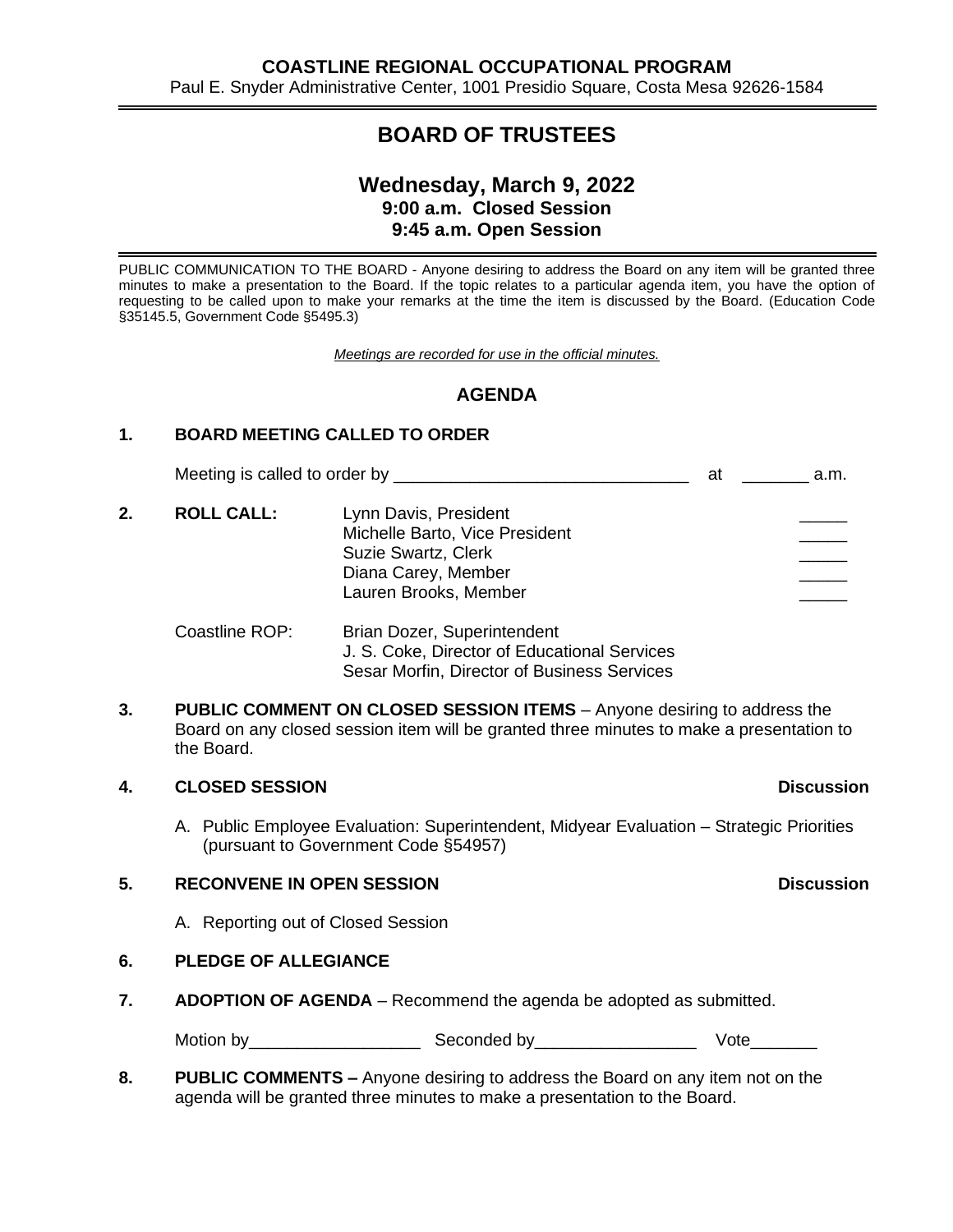#### **INFORMATION ITEMS**

| 9.                             | <b>SUPERINTENDENT'S REPORT - Brian Dozer</b>                                                                                                                                                                                                                                                                                                                                                             |                          |                             |  |  |  |  |  |
|--------------------------------|----------------------------------------------------------------------------------------------------------------------------------------------------------------------------------------------------------------------------------------------------------------------------------------------------------------------------------------------------------------------------------------------------------|--------------------------|-----------------------------|--|--|--|--|--|
| 10.                            | <b>EDUCATIONAL SERVICES' UPDATE – J. S. Coke</b>                                                                                                                                                                                                                                                                                                                                                         |                          |                             |  |  |  |  |  |
| <b>DISCUSSION/ACTION ITEMS</b> |                                                                                                                                                                                                                                                                                                                                                                                                          |                          |                             |  |  |  |  |  |
| 11.                            | <b>AB 361- Brown Act Amendment</b><br>According to AB 361, it is recommended the Board continue<br>to meet in person unless (1) state or local health officials have<br>imposed or recommended measures to promote social distancing<br>or (2) the legislative body has determined by a majority vote that<br>meeting in person would present imminent risk to the health or safety<br>of the attendees. | <b>Discussion/Action</b> |                             |  |  |  |  |  |
|                                |                                                                                                                                                                                                                                                                                                                                                                                                          |                          |                             |  |  |  |  |  |
| 12.                            | <b>Board Meeting Date/Time Changes</b>                                                                                                                                                                                                                                                                                                                                                                   | <b>Discussion/Action</b> |                             |  |  |  |  |  |
|                                |                                                                                                                                                                                                                                                                                                                                                                                                          |                          |                             |  |  |  |  |  |
| 13.                            | <b>Second Interim Budget</b> – Recommend the Board approve<br>a positive certification for the second interim budget, as<br>presented, with appropriate criteria and standards.                                                                                                                                                                                                                          | <b>Discussion/Action</b> |                             |  |  |  |  |  |
|                                |                                                                                                                                                                                                                                                                                                                                                                                                          |                          | $Vote$ <sub>_________</sub> |  |  |  |  |  |
| 14.                            | New Course Approval - Recommend the Board approve<br>new course outline for Body Systems and Disorders.                                                                                                                                                                                                                                                                                                  |                          | <b>Discussion/Action</b>    |  |  |  |  |  |
|                                |                                                                                                                                                                                                                                                                                                                                                                                                          |                          |                             |  |  |  |  |  |
| 15.                            | <b>Board Governance Protocols</b>                                                                                                                                                                                                                                                                                                                                                                        |                          | <b>Discussion</b>           |  |  |  |  |  |
| 16.                            | <b>WASC Self Study</b>                                                                                                                                                                                                                                                                                                                                                                                   |                          | <b>Discussion</b>           |  |  |  |  |  |
|                                | <b>RESOLUTION CONSENT CALENDAR</b>                                                                                                                                                                                                                                                                                                                                                                       | <b>Action</b>            |                             |  |  |  |  |  |

All matters listed under the Resolution Consent Calendar are considered by the Board to be items that will be enacted by the Board in one motion. There will be no discussion of these items prior to the time the Board votes on the motion unless members of the Board or staff request specific items be discussed and/or removed from the Resolution Consent Calendar.

It is recommended that the Board approve:

- **17.** Resolution #8/2021-2022: Budget Adjustment
- **18.** Resolution #9/2021-2022: Budget Transfer

| Motion by | Seconded by |
|-----------|-------------|
|           |             |

| Votes:               |  |
|----------------------|--|
| <b>Member Davis</b>  |  |
| Member Barto         |  |
| Member Swartz        |  |
| <b>Member Carey</b>  |  |
| <b>Member Brooks</b> |  |